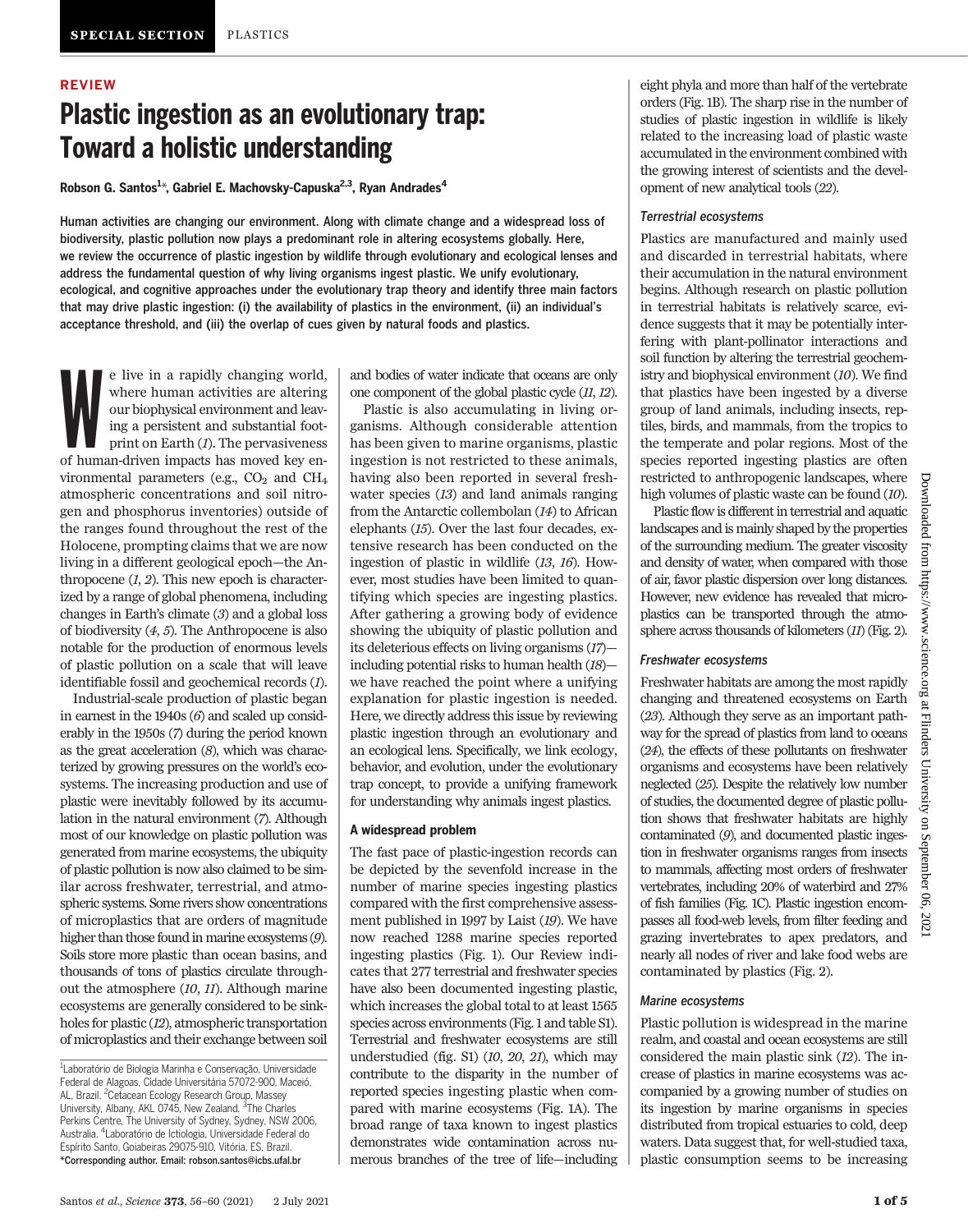over time (26, 27). Plastics have also been shown to be ingested by a diverse group of species at the bases of trophic webs, such as planktivorous and herbivorous fish (Fig. 2), which suggests that trophic transfer could result in further plastic distribution across food webs.

### Plastic ingestion as an evolutionary trap

Ecosystems are rapidly changing in response to multiple human pressures, creating a great number of low-quality options that mimic cues of high-quality ones, which draw animals into evolutionary traps as they are misled into make maladaptive choices (28). In this sense, plastic ingestion can be considered as an evolutionary trap, where the sudden appearance of plastics in the environment created several low-profit options that mimic cues of food items, triggering a maladaptive feeding behavior response (28, 29). The evolutionary trap concept was first evoked to explain plastic ingestion in leatherback turtles (29), arguing that transparent plastics were likely to mimic jellyfish, the turtles' main food item. This so-called jellyfish hypothesis has been applied to explain plastic consumption as being a result of a mistaken identity given similarities (e.g., color, size, or shape) with natural prey across a broad range of marine organisms (30), although the debris ingested across individuals are often different in their physical characteristics (31). More recently, plasticingestion studies began to evoke the evolutionary trap concept when referring to the similarities between plastics and food (32–34). This idea of a close resemblance between plastics and food items is only part of the story, and by using the evolutionary trap framework, we me may be able to disentangle the "plastic ingestion trap."

Two types of evolutionary traps are proposed: (i) the equal-preference trap—a mild trap where a relatively poor option is indistinguishable from a high-quality one—and (ii) the severe trap—in which a lower-fitness choice is preferred over a higher-fitness resource (28). Results from laboratory studies have found that plastics are often equally or less-than-equally preferred compared with food items (32, 35, 36), but selective ingestion of plastics over food is also reported (37, 38). We have little understanding of the relative attractiveness of plastics and how it varies in wildlife; therefore, determining in which trap type plastic ingestion may be classified is a difficult task. In this sense, animals' evolutionary response and plastic availability are key to understanding the trap severity, as these variables will influence the likelihood of plastic ingestion and the accumulation in the organisms.

## The unifying framework

Creating a holistic understanding of plastic ingestion is necessary to unify evolutionary, ecological, and cognitive approaches through the perspective of the evolutionary trap theory. To move toward this unifying framework, the use



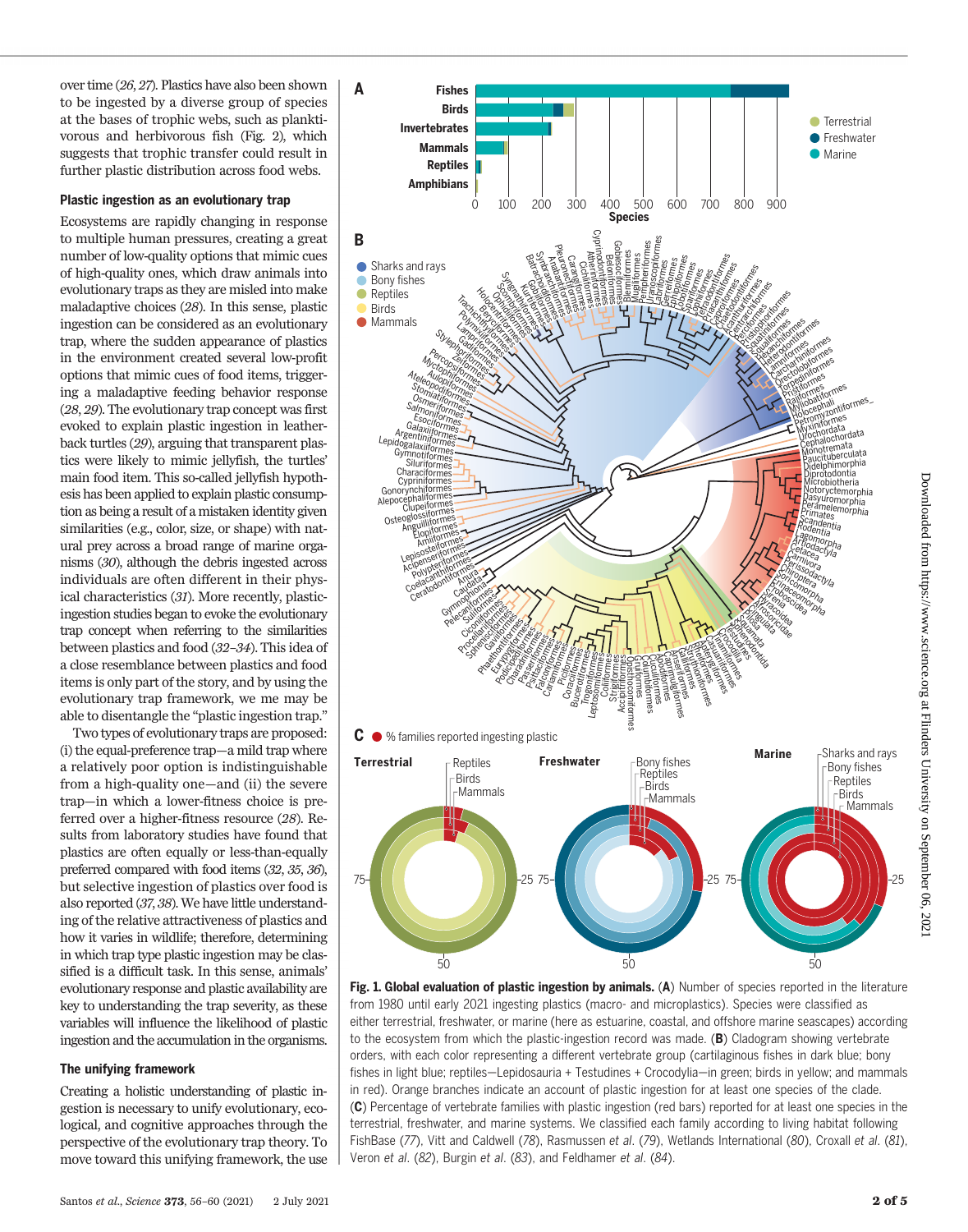of signal detection theory and its evolutionary application [i.e., acceptance threshold (39)] are key to understanding and linking the drivers behind plastic ingestion.

Organisms are faced with the challenge of accurately discriminating between beneficial and detrimental actions at the expense of frequent costly mistakes (40). Evolutionary history highlights that species are constantly subjected to a tradeoff between two types of errors: accepting low-profit options or rejecting high-profit ones. Plastic pollution can be seen as the rapid addition of a great variety of low-profit options, challenging the ability of organisms to differentiate food items from detrimental plastic pieces.

The recognition of a profitable food item relies on cues perceived by an individual and its acceptance threshold—the cue level at which it switches from rejecting to accepting an item (39, 40). The acceptance threshold is selected on the basis of the balance between the costs of accepting a poor option and the costs of rejecting a good one. As the ability of an organism to distinguish between sensory stimuli is limited, we should expect some overlap in the distribution of cues between low-profit and high-profit items. Additionally, the acceptance threshold may also be influenced by circumstances, such as risk perception at any given moment (e.g., predation or starvation risk) (41).





In this context, plastics can be seen as a widespread poor food option. Once encountered, the likelihood of ingestion will be determined by an individual's acceptance threshold and the overlap between plastics and food cues. High cue overlap and/or low acceptance thresholds will increase the chances of an individual accepting a detrimental option (28). Interacting with these two drivers is the abundance of plastic "prey" items in the environment. As plastic availability increases, there will be an inevitable increase in the diversity of feeding cues emitted by plastics [i.e., materials, sizes, shapes, and colors (42)] and correspondingly higher encounter rates.

The volume and distribution of plastics in the environment combined with the foraging strategies of organisms determine the plasticencounter rate (i.e., plastic availability), which is an important factor driving their ingestion. In support of this pattern, recent studies have documented a positive relationship between plastic debris abundance and rates of ingestion (26, 43), although this pattern remains to be further explored. The relationship between the increase of plastic in the environment and its ingestion may be of particular importance to filter-feeding animals (44).

Acceptance threshold and cues overlap are theoretical parameters from signal detection and acceptance threshold theories (39, 40), but they can be evaluated through some empirical proxies. In the case of plastic ingestion, we proposed that three traits are particularly associated with cues overlap and acceptance thresholds: (i) level of prey resemblance to plastics (physical and chemical), (ii) food selectivity (generalist to specialist), and (iii) nutritional state (e.g., risk of starvation). We suggest that these traits, combined with measures of plastic availability, should become the foundation for risk assessments for plastic ingestion (Fig. 3A). Despite the relatively low number of studies with an appropriate design to test the effects of these traits ( $n = 43$ ; table S3), our framework is consistent with the current empirical evidence (Fig. 3B).

The dietary generalist-specialist distinction plays an important role in understanding foraging behavior, nutrition, and food selection. In general, specialist species are known for consuming a narrow range of foods and are likely to accept only the most profitable ones (i.e., high acceptance threshold), whereas generalists are known for ingesting a broad range of foods and mostly accepting all encountered prey when foraging (i.e., low acceptance threshold) (45). Under similar plastic availability in an environment, we would therefore expect generalist foragers to be more likely to ingest plastics than specialists, which seems to be supported by the literature (46–49).

The acceptance of a broader range of food items can be also triggered by circumstances, particularly those related to the risk of starvation, such as resource unpredictability (50) and the level of hunger (51). Starvation can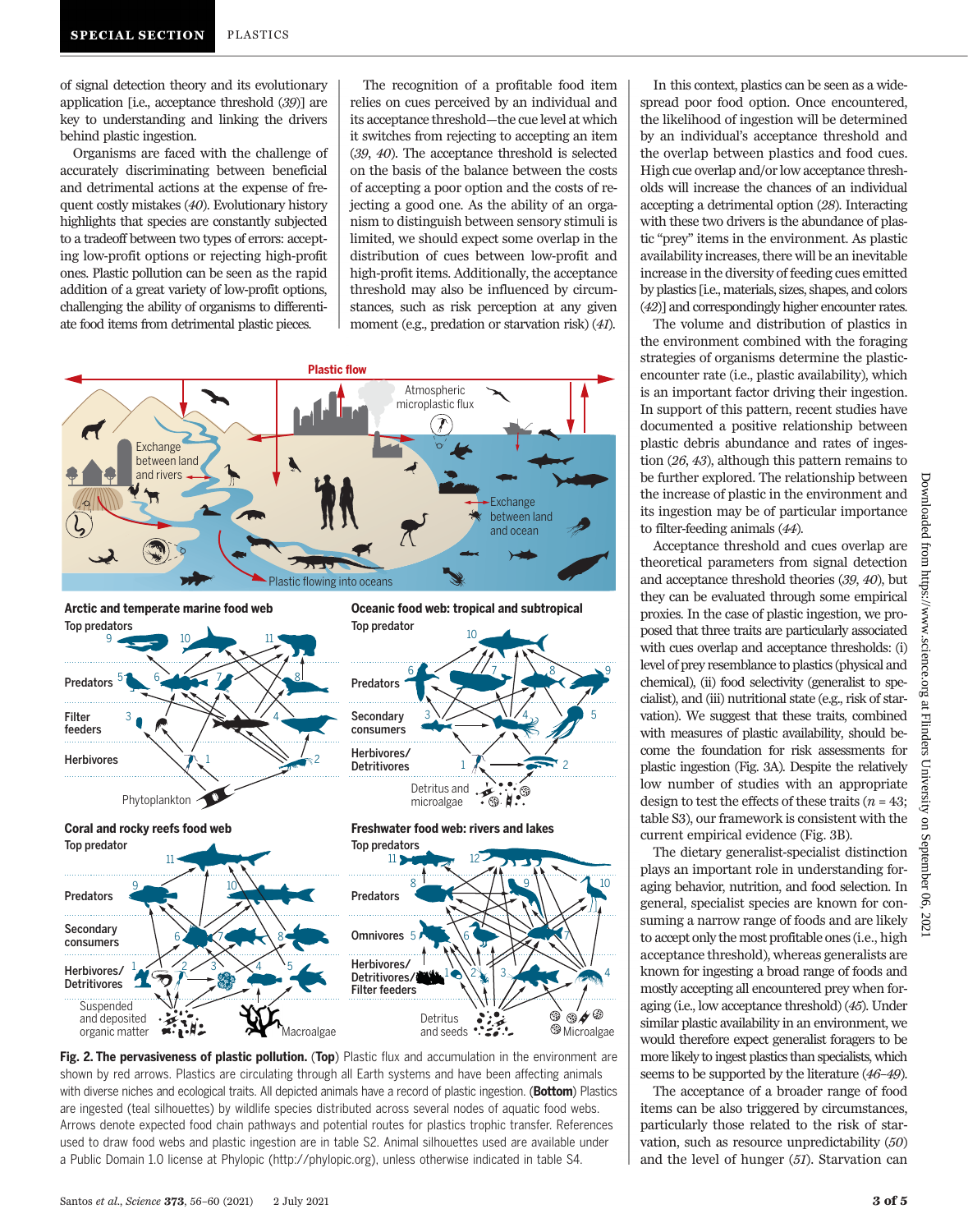thus induce poor foraging performance and fluctuations on feeding thresholds, leading to the consumption of less-profitable foods (52, 53). Under these circumstances, an increase in opportunistic feeding behaviors could be expected (50). We would thus predict that the risk of plastic ingestion may increase as the risk of starvation increases. Moreover, resource unpredictability is also linked with an increase in generalist (50) and opportunistic (47) feeding behaviors. Scavenging is a good example of such a behavior—being relatively common among many terrestrial and aquatic species (54, 55)—and has recently been suggested as a possible pathway for plastic ingestion by marine animals (47). Additionally, our Review of the existent literature shows that a third of terrestrial species that consumed plastics are obligatory or opportunistic scavengers.

The level of resemblance of plastics to natural food items (i.e., feeding cues overlap) has been thought to influence their ingestion by marine animals (28, 30) and was also implicated in the ingestion of plastics by freshwater (56) and terrestrial (57) species. This general perception based on the similarities of foods and plastics can likely be related to the limited discriminatory capacity of sensory organs (58). Visual cues can both influence plastic detection (31) and their ingestion (59). Plastics in the environment have different degrees of similarity to natural foods, from a very precise match  $(60)$  to a vague (e.g., size)  $(46)$  or no obvious resemblance. The size of food also represents a nonvisual cue, influencing selection, capture success, and handling time (61). Animals' body sizes influence the range of plastic sizes ingested; however, more studies are needed to better understand how this applies to the smallest ingestible pieces (62). Filter, suspension, and deposit feeders are the most susceptible species to plastic ingestion because of prey size similarity (44, 63). Nonphysical plastic characteristics are no less important, with chemical signatures overlapping those produced by prey also playing a role in plastic ingestion (32, 34, 35). Misleading infochemical cues emitted by the plastisphere (34) are often comparable to chemical signatures produced by natural foods and have been implicated in accounts of plastic ingestion by vertebrates and invertebrates (34, 64).

Nevertheless, prey resemblance is quite difficult to evaluate; even the Eleonora's falcon (Falco eleonorae), which has the ability to capture fast-moving prey, has been documented misjudging plastics for natural foods (57). Thus, the unfortunate great diversity of plastic characteristics may provide endless nonexclusive possibilities for feeding cues overlap.

The number of studies on plastic ingestion are rising, as are the number of species affected and the knowledge about the impacts on multiple biological and trophic levels. However, only a small fraction of these studies is dedicated to understanding the potential driv-

ers of plastic ingestion. Additionally, most of them are focused on evaluating taxa-specific ecological traits, which commonly lack parallels among species and are usually embedded with multiple potential drivers (e.g., plasticencounter rate and food selectivity), which undermines their use in a broader risk-assessment evaluation. As a global problem that is spreading at a fast pace throughout diverse ecosystems, a general agreement on how to build a comprehensive risk assessment is needed.

Plastic ingestion can affect animals by a diverse set of mechanisms, such as nutritional dilution, physiological disruption, and impairment of gastrointestinal functions, all of which affect health, growth, and reproductivity output (17), which may ultimately lead to demographic effects (65). Lethal and chronic physiological health effects on the individual level have been reported in laboratory and field studies (17), but potential effects on the populational level are just beginning to emerge (65).

We live in a world where the co-occurrence of multiple anthropogenic stressors is the norm, and the risks posed by the plastic ingestion trap need to be examined in this context. Chronic effects of pollutants are hard to estimate at a population level in natural environments, but some studies are present in the literature (66). For example, the chronic exposure to organochlorinepersistent pollutants has left worldwide populations of vultures and killer whales (Orcinus orca) at the risk of extinction (67, 68). These studies provide unsettling examples of how years of conservation efforts can be severely compro-

mised by diffuse threats. It is possible that some of the threats to wildlife posed by the exposure to plastic pollution are yet to emerge, but useful lessons can be drawn from these examples.

#### Can the plastic trap be disarmed?

Demographic and eco-evolutionary simulations suggest that evolutionary traps can lead to population declines (58, 65, 69). Therefore, teasing apart how these traps can be disarmed is important. Three processes, and their interactions, may help to disarm evolutionary traps (70): natural selection, learning, and human management. In the first case, the evolution of an adaptive response to plastic pollution requires the appearance and selection of heritable traits related to sensory and cognitive systems that improve the differentiation between plastics and foods. This could potentially take place over multiple lineages across different evolutionary time scales.

Learning, like selection, potentially provides a mechanism for a population to respond to changes in the environment, enabling them to escape from an evolutionary trap (70). However, the ability to learn and pass on learned behaviors (cultural transmission) varies among species. To evaluate the feasibility of learning to escape a trap, we consider several factors: (i) animals may have the ability to distinguish cues from plastic and food items and (ii) the plastic ingestion trap offers multiple opportunities to do so, which increases the chances of learning through experience. Studies reporting a negative outcome as a result of plastic ingestion commonly highlight the chronic nature of the deleterious



Fig. 3. Plastic ingestion risk assessment and the strength of evidence. (A) Diagram showing how the availability of plastics in the environment, the nutritional state of an organism, the prey resemblance with plastics, and prey selection can interact, thereby increasing the risk of plastic ingestion by hypothetical individuals (black dots). (B) The number of studies that provide empirical evidence regarding the proposed traits associated with risk of plastic ingestion. Data were collected from a systematic review. Evidence was selected when the study design allowed a credible causal interpretation. Evidence was classified as consistent [statistical results are in accord with the proposed framework (A)], inconclusive (statistical results did not allow a conclusion about causal interpretation), or inconsistent (statistical results contrast with our proposed framework). Depicted organisms indicate the animal groups present in the studies: invertebrates, fishes, reptiles, or birds. Animal silhouettes are available under a Public Domain 1.0 license at Phylopic [\(http://phylopic.org\)](http://www.fishbase.org), unless otherwise indicated in table S4.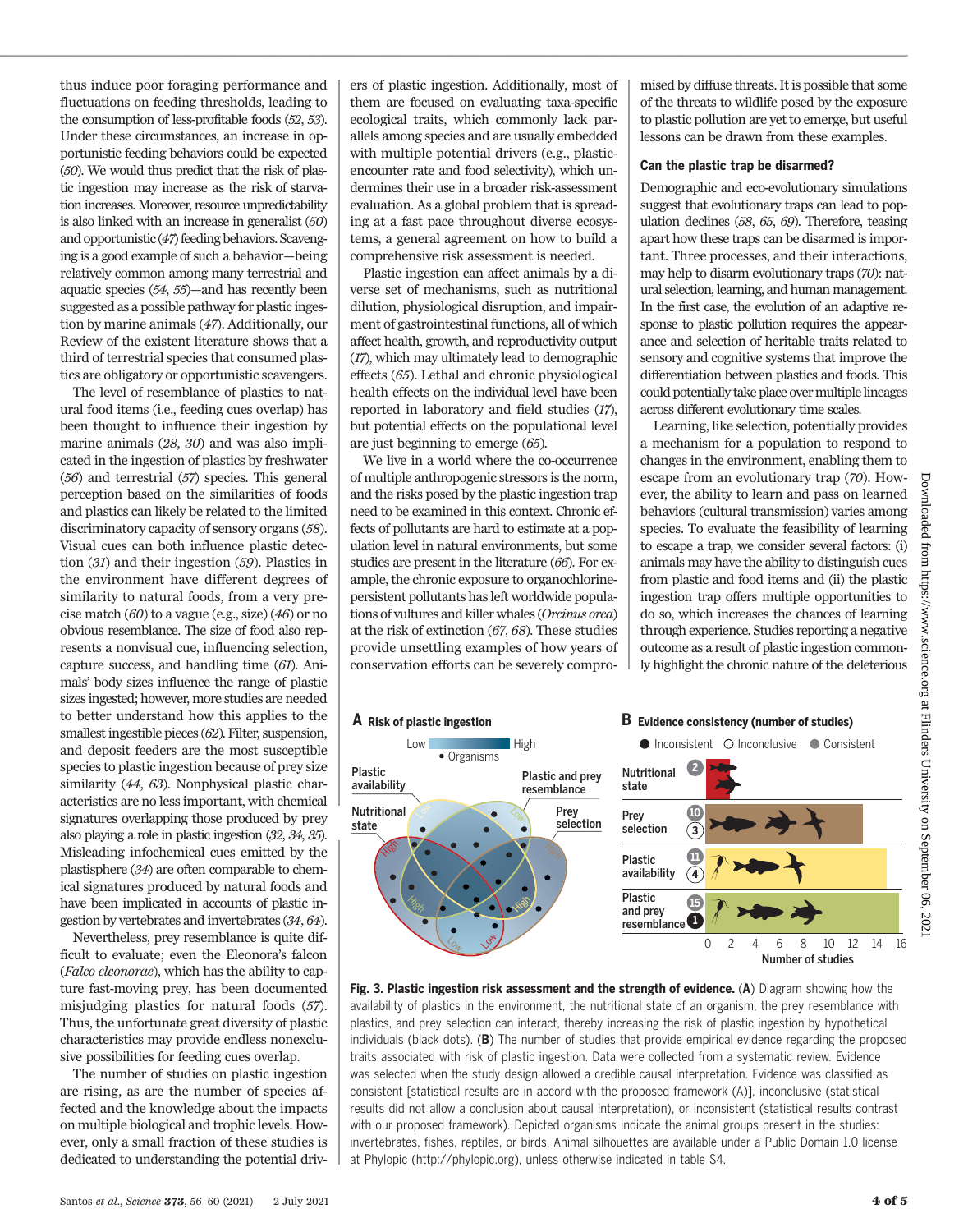effects (17, 71, 72). This temporal disconnection between the act of ingesting plastics and their negative outcome decreases the possibility for an individual to obtain feedback on the poor payoff of plastic ingestion; therefore, the process of learning through experience is compromised (70).

The challenge of relying on natural selection and/or learning highlights the need for human intervention. Two human-mediated actions have been proposed to reduce the risks of animals falling into an evolutionary trap (28): (i) decreasing the attractiveness of the low-fitness option and (ii) reducing encounter rates with the trap. Although a reduction in the attractiveness of plastics has been previously proposed (34), a wide range of taxa with individual sensory and cognitive systems will prevent a one-size-fits-all solution. Therefore, decreasing plastic production is needed to reduce the encounter rate with the plastic trap.

#### Conclusions and outlook

The ingestion of plastics has been increasingly reported throughout diverse branches of the tree of life. Much research has reported deleterious effects of plastics in organisms, although research concerning their impacts at the population level is still in its infancy. Models suggest that evolutionary traps can severely affect population viability, and it is therefore imperative that we identify individuals, populations, and species at the greatest risk.

Although several advances in the understanding of plastic-ingestion drivers and effects have been made in the last years (17, 31-35, 47, 65, 73, 74), we suggest that future research focuses on expanding the studies on nutritional and sensory ecology and evaluating animals' behavior within an evolutionary perspective. Studies should be designed to evaluate the relative attractiveness of plastics and their preference related to food under realistic scenarios. The interaction of the plastic-ingestion drivers, as proposed in our framework, should also be integrated in future studies to evaluate the risk of ingestion. Additionally, the threats posed by this evolutionary trap must be considered under the current context of growing pressures on the world's ecosystems, where, combined with the increase in plastic pollution, wildlife populations are exposed to multiple threats and are experiencing the degradation of their habitats (4, 5), which also affects the quality and abundance of their food in relation to plastic debris.

As there are limited options for escaping the plastic evolutionary trap, mitigation efforts should heavily focus on reducing the encounter rates for at-risk populations. We cannot turn back the clock on plastic pollution, but we can adopt measures to minimize the consequences of this ubiquitous trap. Plastic pollution continues to rise, and, even if we were able to scale up the boldest mitigation policies in place today, millions of tons of plastics will still accumulate in

the environment each year (75, 76). This scenario calls for international steadfast commitment to transformative change, which must include pre- and postconsumption solutions guided by science, such as substantial decreases in plastic production and use—shifting toward a circular economy—and investments in waste management and recovery around the world (75, 76).

#### REFERENCES AND NOTES

- 1. C. N. Waters et al., Science 351, aad2622 (2016).
- 2. S. L. Lewis, M. A. Maslin, Nature 519, 171–180 (2015).
- 3. PAGES 2k Consortium, Nat. Geosci. 6, 503 (2013).
- 4. R. Dirzo et al., Science 345, 401–406 (2014).
- 5. G. Ceballos et al., Sci. Adv. 1, e1400253 (2015).
- 6. R. C. Thompson, S. H. Swan, C. J. Moore, F. S. vom Saal, Phil. Trans. R. Soc. B 364, 1973–1976 (2009).
- 7. R. Geyer, J. R. Jambeck, K. L. Law, Sci. Adv. 3, e1700782 (2017).<br>8. W. Steffen, J. Grinevald, P. Crutzen, J. McNeill, *Phil. Trans, R.* 8. W. Steffen, J. Grinevald, P. Crutzen, J. McNeill, Phil. Trans. R. Soc. A 369, 842-867 (2011).
- 9. F. M. Windsor et al., Glob. Change Biol. 25, 1207–1221 (2019). 10. A. A. de Souza Machado, W. Kloas, C. Zarfl, S. Hempel,
- M. C. Rillig, Glob. Change Biol. 24, 1405–1416 (2018). J. Brahney, M. Hallerud, E. Heim, M. Hahnenberger,
- Sukumaran, Science 368, 1257-1260 (2020).
- 12. C. M. Rochman, T. Hoellein, Science 368, 1184–1185 (2020).
- 13. A. Cera, G. Cesarini, M. Scalici, Diversity 12, 276 (2020).
- 
- 16. S. Kühn, J. A. van Franeker, Mar. Pollut. Bull. 151, 110858
- 17. K. Bucci, M. Tulio, C. M. Rochman, Ecol. Appl. 30, e02044
- (2020). 18. S. L. Wright, F. J. Kelly, Environ. Sci. Technol. **51**, 6634-6647 (2017).
- 19. D. W. Laist, in Marine Debris: Sources, Impacts, and Solutions, J. M. Coe, D. B. Rogers, Eds. (Springer, 1997), pp. 99–139.
- 20. A. Malizia, A. C. Monmany-Garzia, Sci. Total Environ. 668, 1025–1029 (2019).
- 21. A. A. Horton, A. Walton, D. J. Spurgeon, E. Lahive, C. Svendsen, Sci. Total Environ. 586, 127-141 (2017).
- 22. M. Cole, P. Lindeque, C. Halsband, T. S. Galloway, Mar. Pollut. Bull. 62, 2588–2597 (2011).
- 23. S. R. Carpenter, E. H. Stanley, M. J. Vander Zanden, Annu. Rev. Environ. Resour. 36, 75–99 (2011).
- 24. L. C. M. Lebreton et al., Nat. Commun. 8, 15611 (2017).
- 25. M. C. M. Blettler, K. M. Wantzen, Water Air Soil Pollut. 230, 174 (2019).
- 26. C. Wilcox, E. Van Sebille, B. D. Hardesty, Proc. Natl. Acad. Sci. U.S.A. 112, 11899–11904 (2015).
- 27. Q. Schuyler, B. D. Hardesty, C. Wilcox, K. Townsend, Conserv. Biol. 28, 129–139 (2014).
- 28. B. A. Robertson, J. S. Rehage, A. Sih, Trends Ecol. Evol. 28, 552–560 (2013).
- 29. M. A. Schlaepfer, M. C. Runge, P. W. Sherman, Trends Ecol. Evol. 17, 474–480 (2002).
- 30. J. G. Derraik, Mar. Pollut. Bull. 44, 842–852 (2002).
- 31. R. G. Santos, R. Andrades, L. M. Fardim, A. S. Martins, Environ.
- Pollut. 214, 585–588 (2016). 32. M. S. Savoca, C. W. Tyson, M. McGill, C. J. Slager, Proc. R. Soc. B. 284, 20171000 (2017).
- 33. M. S. Savoca, A. G. McInturf, E. L. Hazen, Glob. Change Biol. 27, 2188–2199 (2021).
- 34. M. S. Savoca, M. E. Wohlfeil, S. E. Ebeler, G. A. Nevitt, Sci. Adv. 2, e1600395 (2016).
- 35. J. B. Pfaller, K. M. Goforth, M. A. Gil, M. S. Savoca, K. J. Lohmann, Curr. Biol. 30, R213–R214 (2020).
- 36. J. Xu, D. Li, Environ. Pollut. 268, 115648 (2021).
- 37. E. R. Graham, J. T. Thompson, J. Exp. Mar. Biol. Ecol. 368, 22–29 (2009).
- 38. R. D. Rotjan e*t al., Proc. R. Soc. B. 286, 20190726 (2019).*<br>39. H. K. Reeve, *Am. Nat*. **133**, 407–435 (1989).
- 40. H. M. Scharf, A. V. Suarez, H. K. Reeve, M. E. Hauber, Phil. Trans.
- R. Soc. B 375, 20190475 (2020). 41. E. A. Bernays, W. T. Wcislo, Q. Rev. Biol. 69, 187–204 (1994).
- 42. M. L. Pedrotti et al., PLOS ONE 11, e0161581 (2016).
- 43. G. V. B. Ferreira, M. Barletta, A. R. A. Lima, Sci. Total Environ. 655, 292–304 (2019).
- 44. E. S. Germanov, A. D. Marshall, L. Bejder, M. C. Fossi, N. R. Loneragan, Trends Ecol. Evol. 33, 227–232 (2018).
- 45. R. Heller, Theor. Popul. Biol. 17, 201–214 (1980).
- 46. P. G. Ryan, Mar. Environ. Res. 23, 175–206 (1987).
- 47. R. Andrades, R. A. Dos Santos, A. S. Martins, D. Teles, R. G. Santos, Environ. Pollut. 248, 159–165 (2019).
- 48. F. Gusmão et al., Environ. Pollut. 216, 584–590 (2016).
- 49. C. Not, C. Y. I. Lui, S. Cannicci, Limnol. Oceanogr. 5, 84–91 (2020).
- 50. S. E. Overington, F. Dubois, L. Lefebvre, Behav. Ecol. 19, 836–841 (2008).
- 51. E. D. Gribkova, M. Catanho, R. Gillette, Sci. Rep. 10, 9627 (2020).
- 52. D. M. Perry, Oecologia 72, 360–365 (1987). 53. K. S. Hileman, E. D. Brodie Jr, D. R. Formanowicz Jr, J. Insect Behav. 8, 241–249 (1994).
- 54. K. McCann, A. Hastings, G. R. Huxel, Nature 395, 794–798 (1998).
- 55. E. E. Wilson, E. M. Wolkovich, Trends Ecol. Evol. 26, 129–135 (2011).
- 56. W. Yuan, X. Liu, W. Wang, M. Di, J. Wang, Ecotoxicol. Environ. Saf. 170, 180-187 (2019).
- 57. R. Steen, C. S. Torjussen, D. W. Jones, T. Tsimpidis, A. Miliou, Mar. Pollut. Bull. 106, 200–201 (2016).
- 58. B. A. Robertson, A. D. Chalfoun, Curr. Opin. Behav. Sci. 12, 12–17 (2016).
- 59. N. C. Ory, P. Sobral, J. L. Ferreira, M. Thiel, Sci. Total Environ. 586, 430–437 (2017).
- 60. Q. Schuyler, B. D. Hardesty, C. Wilcox, K. Townsend, PLOS ONE 7, e40884 (2012).
- 61. J. E. Ward, S. E. Shumway, J. Exp. Mar. Biol. Ecol. 300, 83–130 (2004).
- 62. I. B. Jâms, F. M. Windsor, T. Poudevigne-Durance,
- S. J. Ormerod, I. Durance, Nat. Commun. 11, 1594 (2020).
- 63. S. L. Wright, R. C. Thompson, T. S. Galloway, Environ. Pollut. 178, 483–492 (2013).
- 64. A. S. Allen, A. C. Seymour, D. Rittschof, Mar. Pollut. Bull. 124, 198–205 (2017).
- 65. N. Marn, M. Jusup, S. A. L. M. Kooijman, T. Klanjscek, Ecol. Lett. 23, 1479–1487 (2020).
- 66. H. R. Köhler, R. Triebskorn, Science 341, 759–765 (2013). 67. P. I. Plaza, E. Martínez-López, S. A. Lambertucci, Sci. Total Environ. 687, 1207–1218 (2019).
- 68. J. P. Desforges et al., Science 361, 1373–1376 (2018).

(2019).

- 69. B. A. Robertson, D. T. Blumstein, Conserv. Sci. Pract. 1, e116 70. A.L. Greggor, P. C. Trimmer, B. J. Barrett, A. Sih, Front. Ecol. Evol. 7,
- 408 (2019). 71. R. G. Santos et al., Environ. Pollut. 265, 114918 (2020).
- 72. J. L. Lavers, I. Hutton, A. L. Bond, Environ. Sci. Technol. 53, 9224–9231 (2019).
- 73. L. Roman, B. D. Hardesty, M. A. Hindell, C. Wilcox, Environ. Res. Lett. 15, 124071 (2020).
- 74. G. E. Machovsky-Capuska, C. Amiot, P. Denuncio, R. Grainger, D. Raubenheimer, Sci. Total Environ. 656, 789–796 (2019).
- 75. S. B. Borrelle et al., Science 369, 1515–1518 (2020).
- 76. W. W. Y. Lau et al., Science 369, 1455–1461 (2020).
- 77. R. Froese, D. Pauly, Eds., FishBase (2021); [www.fishbase.org](http://www.fishbase.org). 78. L. J. Vitt, J. P. Caldwell, Herpetology: An Introductory Biology of
- Amphibians and Reptiles (Academic Press, 2013). 79. A. R. Rasmussen, J. C. Murphy, M. Ompi, J. W. Gibbons,
- P. Uetz, PLOS ONE 6, e27373 (2011).
- 80. Wetlands International, "Waterbird Population Estimates" (2021);<http://wpe.wetlands.org/>.
- 81. J. P. Croxall et al., Bird Conserv. Int. 22, 1-34 (2012).
- 82. G. Veron, B. D. Patterson, R. Reeves, in Freshwater Animal Diversity Assessment, E. V. Balian, C. Lévêque, H. Segers, K. Martens, Eds., vol. 198 of Developments in Hydrobiology (Springer, 2007), pp. 607–617.
- 83. C. J. Burgin, J. P. Colella, P. L. Kahn, N. S. Upham, J. Mammal. 99, 1–14 (2018).
- 84. G. A. Feldhamer, J. F. Merritt, C. Krajewski, J. L. Rachlow, K. M. Stewart, Mammalogy: Adaptation, Diversity, Ecology (Johns Hopkins Univ. Press, 2020).

#### ACKNOWLEDGMENTS

We thank the reviewers, who provided thoughtful and constructive comments. We are grateful for insightful comments from L. M. A. Sousa, R. J. Ladle, and M. E. Hauber, and we thank F. J. Santos for assistance with artwork. Funding: The authors received no specific funding for this work. Author contributions: R.G.S., R.A., and G.E.M.-C. designed the project. R.G.S. wrote the manuscript. G.E.M.-C. and R.A. contributed to the writing and editing of the manuscript. R.G.S. and R.A. designed the figures. **Competing interests:** The authors declare no competing interests. Data and materials availability: All data are available in the manuscript and the supplementary materials.

#### SUPPLEMENTARY MATERIALS

[science.sciencemag.org/content/373/6550/56/suppl/DC1](https://science.sciencemag.org/content/373/6550/56/suppl/DC1) Fig. S1

Tables S1 to S4 MDAR Reproducibility Checklist

10.1126/science.abh0945

Downloaded from https://www.science.org at Flinders University on September 06, 2021

Flinders University

 $\overline{u}$ 

September 06,

202

https://www.science.org at

Downloaded

mon

# 14. E. Bergami et al., Biol. Lett. 16, 20200093 (2020). 15. J. H. T. Le Breton, Pachyderm 60, 45-54 (2019).

(2020).